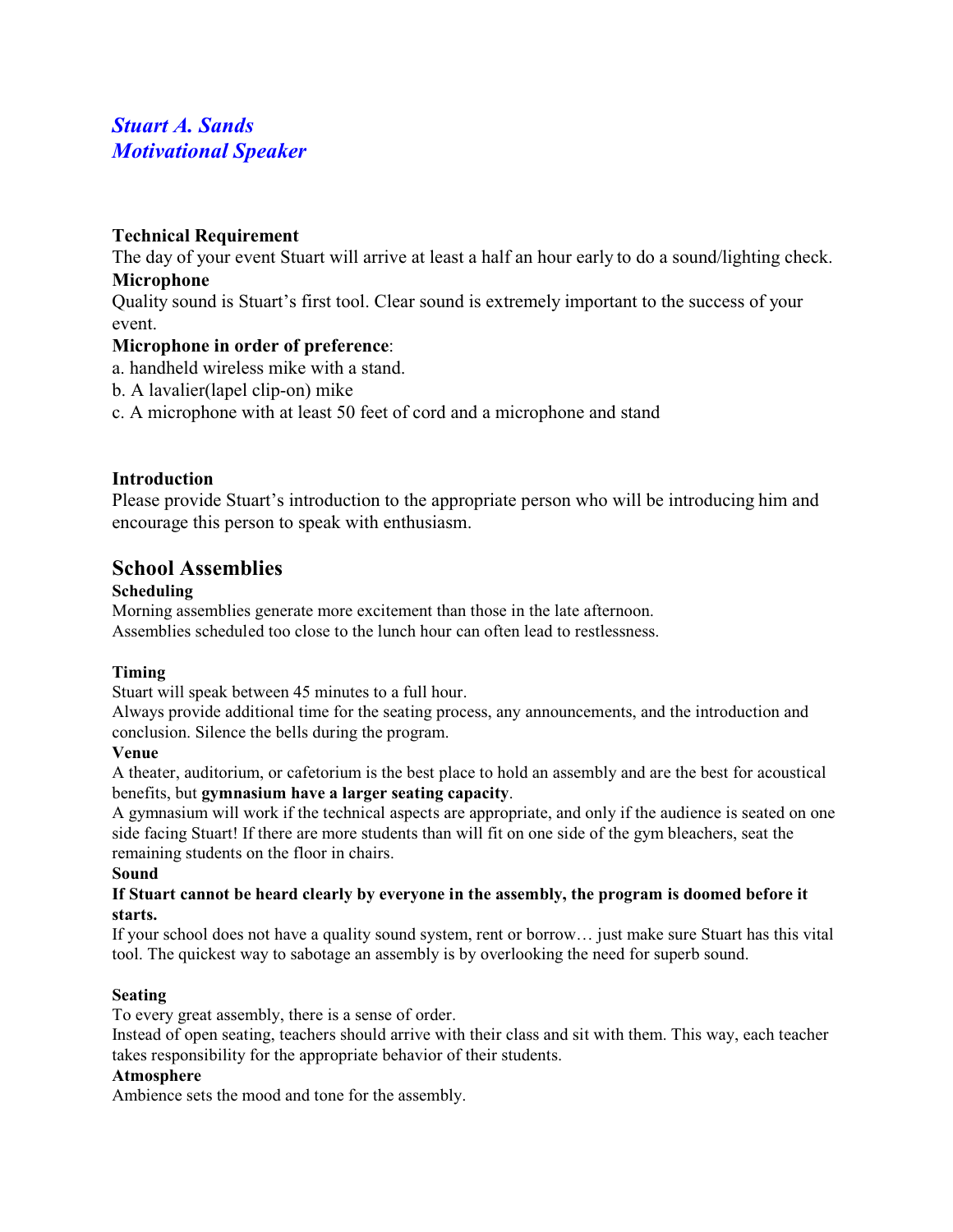Attention spans can easily evaporate in a hot stuffy gym or auditorium. Therefore, every effort should be made to keep the room at a comfortable temperature adjusted to the size of the crowd. A positive climate is further insured when music is played as the students enter the venue.

## **Lights**

Students get antsy if they cannot see what is happening.

Make certain that **Stuart** is fully lit so the audience can **see facial expressions and gestures**.

#### **Introduction**

The introduction is a critical part of the performance.

It builds credibility for **Stuart** and piques the interest of the audience. The introduction should begin only after the audience is seated and the room is quiet.

## **Conclusion**

**Stuart** should not have to dismiss the students.

This task, and any other beyond the program itself, should be handled by a teacher or an administrator.

#### **Resource Table (when applicable)**

Please have a table (including a table cloth)and chairs ready near the main entrance/exit, and provide one person to assist Stuart. Stuart will be available and loves to greet the audience. Products will also be available.

## **Pre-Engagement Questionaire**

Stuart A. Sands

Motivational Speaker

This information is needed for Stuart to prepare his keynote presentation, to meet the specific needs of your organization. Please return this questionaire along with preliminary program outline and any pertinent marketing or event details.

The Conference

Name of Organization

Contact Person: \_\_\_\_\_\_\_\_\_\_\_\_\_\_\_\_\_\_ Title: \_\_\_\_\_\_\_\_\_\_\_\_\_\_\_\_\_  $\text{Telephone:}\qquad \qquad \qquad \text{Fax:}\qquad \qquad \qquad \text{Fax:}\qquad \qquad \qquad \text{Fax:}\qquad \qquad \qquad \text{Fax:}\qquad \qquad \qquad \text{Fax:}\qquad \qquad \text{Fax:}\qquad \qquad \text{Fax:}\qquad \qquad \text{Fax:}\qquad \qquad \text{Fax:}\qquad \qquad \text{Fax:}\qquad \qquad \text{Fax:}\qquad \qquad \text{Fax:}\qquad \qquad \text{Fax:}\qquad \qquad \text{Fax:}\qquad \qquad \text{Fax:}\qquad \qquad \text{Fax:}\qquad \qquad$ 

**What is your conference theme?**\_\_\_\_\_\_\_\_\_\_\_\_\_\_\_\_\_\_\_\_\_\_

What is the specific purpose of this meeting(annual meeting, awards banquet, etc..?) \_\_\_\_\_\_\_\_\_\_\_\_\_\_\_\_\_\_\_\_\_\_\_\_\_\_\_\_\_\_\_\_\_\_\_\_\_\_\_\_\_\_\_\_\_\_\_\_\_\_\_\_\_\_\_\_\_\_\_\_\_\_\_\_\_\_\_

\_\_\_\_\_\_\_\_\_\_\_\_\_\_\_\_\_\_\_\_\_\_\_\_\_\_\_\_\_\_\_\_\_\_\_\_\_\_\_\_\_\_\_\_\_\_\_\_\_\_\_\_\_\_\_\_\_\_\_\_\_\_\_\_\_\_\_ What are your specific goals or objectives for this presentation

Are there any sensitive issues that should be avoided?

\_\_\_\_\_\_\_\_\_\_\_\_\_\_\_\_\_\_\_\_\_\_\_\_\_\_\_\_\_\_\_\_\_\_\_ What is the name and title of my introducer? \_\_\_\_\_\_\_\_\_\_\_\_\_\_\_\_\_\_\_\_\_\_\_\_\_\_\_\_\_\_\_\_\_\_

Time frame for the presentation: Start\_\_\_\_\_\_\_\_\_ End:

There will/ will not be a coffee break:

What takes place immediately before and after the presentation (another speaker, meals, breaks,  $etc..?)$ 

\_\_\_\_\_\_\_\_\_\_\_\_\_\_\_\_\_\_\_\_\_\_\_\_\_\_\_\_\_\_\_\_\_\_\_\_\_\_\_\_\_\_\_\_\_\_\_\_\_\_\_\_\_\_\_\_\_\_\_\_\_\_\_\_\_\_\_\_\_\_\_\_\_\_\_\_\_\_\_\_\_

\_\_\_\_\_\_\_\_\_\_\_\_\_\_\_\_\_\_\_\_\_\_\_\_\_\_\_\_\_\_\_\_\_\_\_\_\_\_\_\_\_\_\_\_\_\_\_\_\_\_\_\_\_\_\_\_\_\_\_\_\_\_\_\_\_\_\_\_

Before: \_\_\_\_\_\_\_\_\_\_\_\_\_\_\_\_\_\_\_\_\_\_\_\_\_\_\_\_\_\_\_\_\_\_\_\_\_\_\_\_\_\_\_\_\_\_\_\_\_\_\_\_

After:

Who are the other speaker on the program with me(if any?) Speaker\_\_\_\_\_\_\_\_\_\_\_\_\_\_\_\_\_\_\_\_\_\_\_\_\_\_\_\_\_\_\_\_\_\_\_\_\_\_ Topic\_\_\_\_\_\_\_\_\_\_\_\_\_\_\_\_\_\_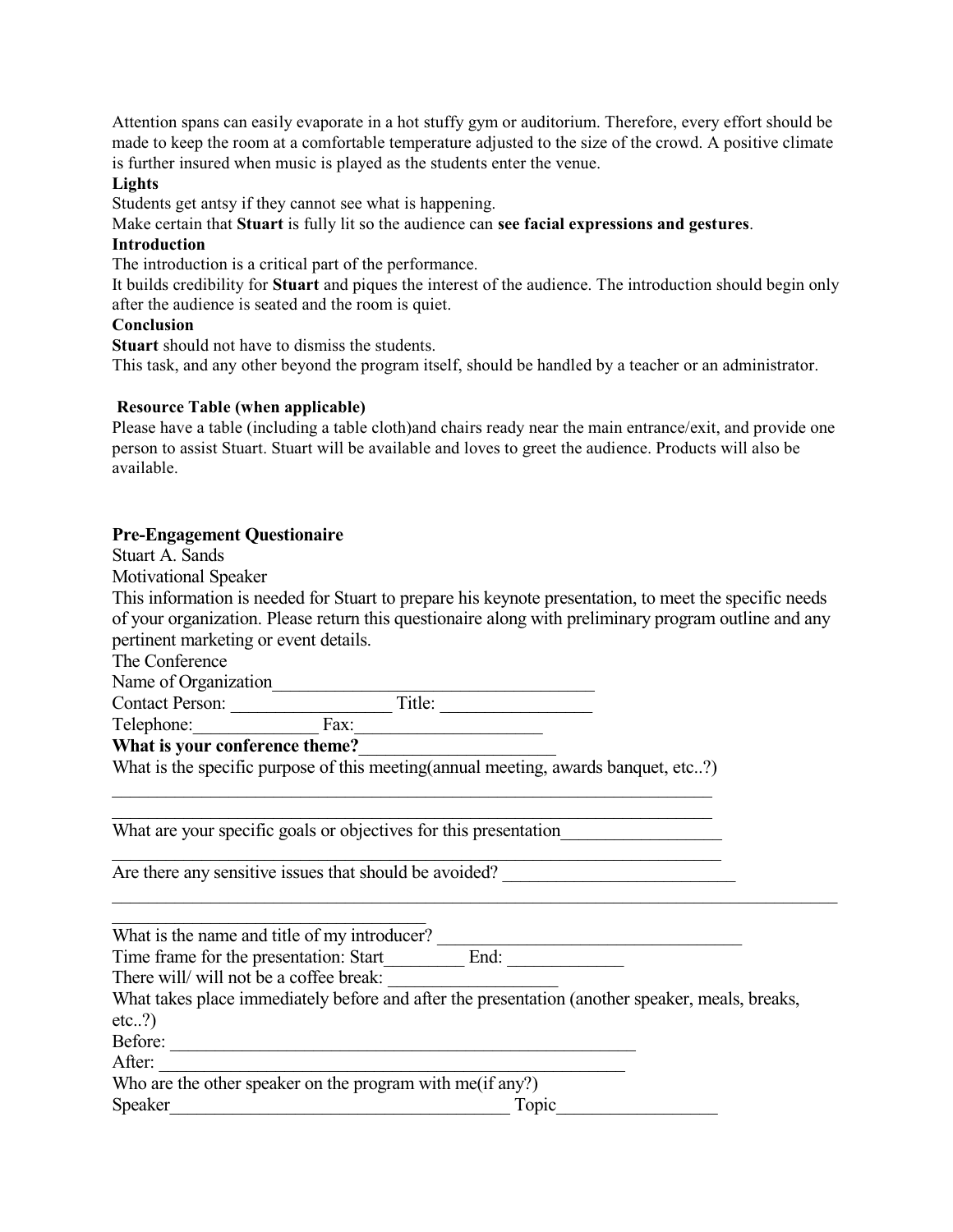|                                                                                                                                                                                                                                      | Topic                                                                                                                     |  |
|--------------------------------------------------------------------------------------------------------------------------------------------------------------------------------------------------------------------------------------|---------------------------------------------------------------------------------------------------------------------------|--|
|                                                                                                                                                                                                                                      | Speaker<br>What professional speaker have you used in the past and what did they cover?                                   |  |
|                                                                                                                                                                                                                                      |                                                                                                                           |  |
|                                                                                                                                                                                                                                      | Speaker<br>Topic                                                                                                          |  |
|                                                                                                                                                                                                                                      | What did you specifically like/dislike about their performance? Why? (Feel free to withhold names                         |  |
| and only comment on their work).                                                                                                                                                                                                     |                                                                                                                           |  |
|                                                                                                                                                                                                                                      |                                                                                                                           |  |
|                                                                                                                                                                                                                                      | Mail address: Website: Website: Website: Do you have any special suggestions to help me make this program your best ever? |  |
|                                                                                                                                                                                                                                      |                                                                                                                           |  |
|                                                                                                                                                                                                                                      |                                                                                                                           |  |
|                                                                                                                                                                                                                                      |                                                                                                                           |  |
| <b>Audience Analysis</b><br>Audience                                                                                                                                                                                                 |                                                                                                                           |  |
|                                                                                                                                                                                                                                      | Number attending ________________________ Are spouses invited? __________________                                         |  |
|                                                                                                                                                                                                                                      | Percentage of males______________________ Average age of group__________________                                          |  |
|                                                                                                                                                                                                                                      |                                                                                                                           |  |
| Educational background                                                                                                                                                                                                               |                                                                                                                           |  |
| What are the major responsibilities of those in the audience?                                                                                                                                                                        |                                                                                                                           |  |
|                                                                                                                                                                                                                                      |                                                                                                                           |  |
|                                                                                                                                                                                                                                      |                                                                                                                           |  |
| What are the major responsibilities of those in the audience?                                                                                                                                                                        |                                                                                                                           |  |
| explain)                                                                                                                                                                                                                             | Will there be many people in the audience who do not fit the description above? (If so, please                            |  |
|                                                                                                                                                                                                                                      |                                                                                                                           |  |
|                                                                                                                                                                                                                                      |                                                                                                                           |  |
|                                                                                                                                                                                                                                      |                                                                                                                           |  |
| General Background Information                                                                                                                                                                                                       |                                                                                                                           |  |
|                                                                                                                                                                                                                                      | What are some current problems/challenges experienced by your industry, organization, association,                        |  |
| or people?                                                                                                                                                                                                                           |                                                                                                                           |  |
| <b>Industry:</b>                                                                                                                                                                                                                     |                                                                                                                           |  |
|                                                                                                                                                                                                                                      |                                                                                                                           |  |
|                                                                                                                                                                                                                                      | Challenges                                                                                                                |  |
| Break through https://www.archive.com/contract/                                                                                                                                                                                      |                                                                                                                           |  |
| Organizations                                                                                                                                                                                                                        |                                                                                                                           |  |
| Problems                                                                                                                                                                                                                             |                                                                                                                           |  |
|                                                                                                                                                                                                                                      |                                                                                                                           |  |
| Break through <u>the contract of the contract of the contract of the contract of the contract of the contract of the contract of the contract of the contract of the contract of the contract of the contract of the contract of</u> |                                                                                                                           |  |
| People                                                                                                                                                                                                                               |                                                                                                                           |  |
| Problems                                                                                                                                                                                                                             |                                                                                                                           |  |
| Challenges                                                                                                                                                                                                                           |                                                                                                                           |  |